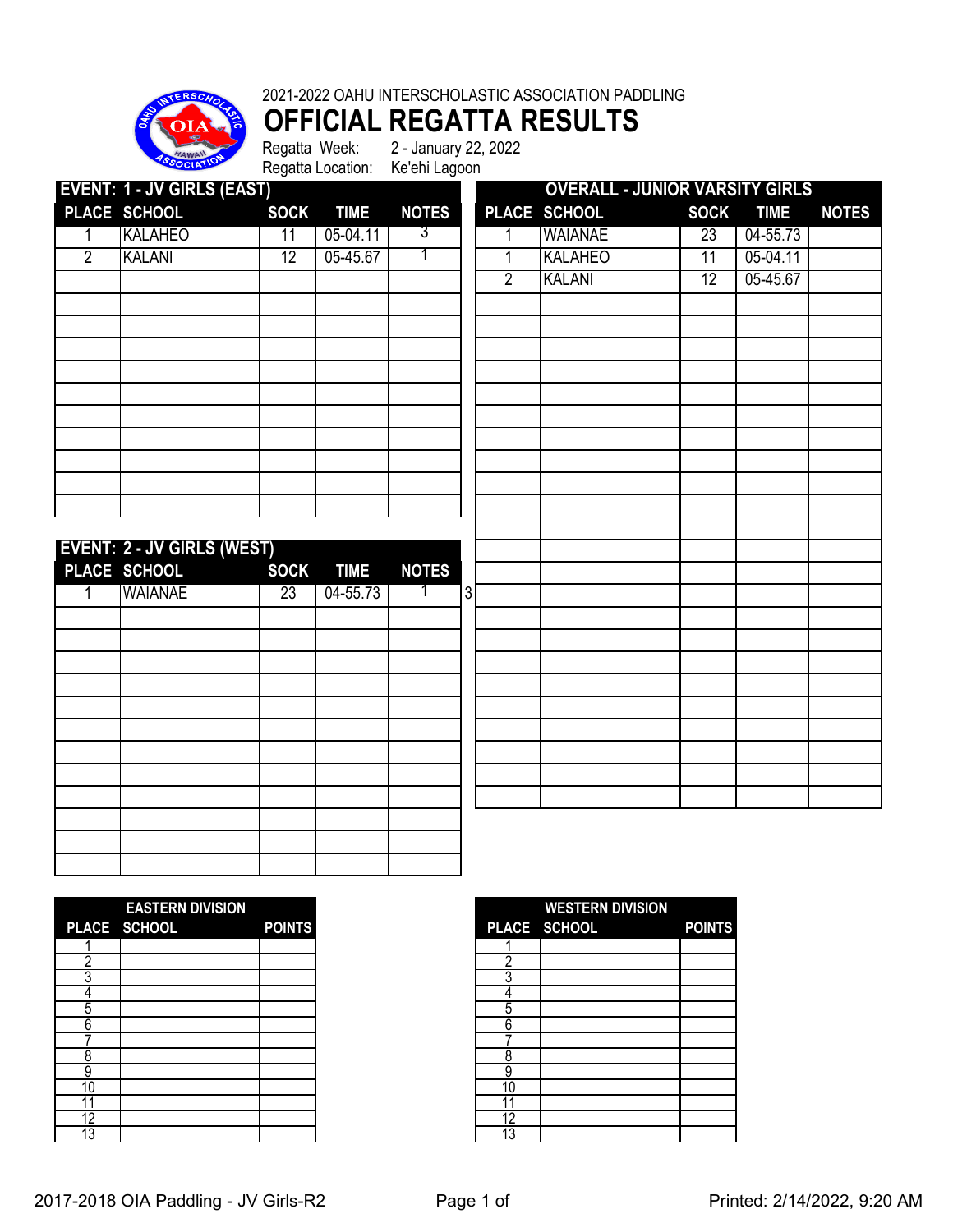

#### 2021-2022 OAHU INTERSCHOLASTIC ASSOCIATION PADDLING

# **OFFICIAL REGATTA RESULTS**<br>Regatta Week: 2-January 22, 2022

2 - January 22, 2022 Regatta Location: Ke'ehi Lagoon

|   |                                  |             |             | <b>INGURIA LOCATION.</b> INCOME LAGOON |   |                                      |                 |             |              |
|---|----------------------------------|-------------|-------------|----------------------------------------|---|--------------------------------------|-----------------|-------------|--------------|
|   | <b>EVENT: 2 - JV BOYS (EAST)</b> |             |             |                                        |   | <b>OVERALL - JUNIOR VARSITY BOYS</b> |                 |             |              |
|   | PLACE SCHOOL                     | <b>SOCK</b> | <b>TIME</b> | <b>NOTES</b>                           |   | PLACE SCHOOL                         | <b>SOCK</b>     | <b>TIME</b> | <b>NOTES</b> |
|   | <b>KALAHEO</b>                   | 11          | 04-05.09    | 4                                      |   | <b>KALAHEO</b>                       | 11              | 04-05.09    |              |
| 2 | <b>KAISER</b>                    | 10          | 04-32.23    |                                        | 2 | <b>MILILANI</b>                      | 16              | 04-20.51    |              |
| 3 | <b>KALANI</b>                    | 12          | 05-03.43    |                                        | 3 | <b>KAISER</b>                        | 10              | 04-32.23    |              |
|   |                                  |             |             |                                        | 4 | <b>KALANI</b>                        | 12 <sup>°</sup> | 05-03.43    |              |
|   |                                  |             |             |                                        |   |                                      |                 |             |              |
|   |                                  |             |             |                                        |   |                                      |                 |             |              |
|   |                                  |             |             |                                        |   |                                      |                 |             |              |
|   |                                  |             |             |                                        |   |                                      |                 |             |              |
|   |                                  |             |             |                                        |   |                                      |                 |             |              |
|   |                                  |             |             |                                        |   |                                      |                 |             |              |
|   |                                  |             |             |                                        |   |                                      |                 |             |              |
|   |                                  |             |             |                                        |   |                                      |                 |             |              |
|   |                                  |             |             |                                        |   |                                      |                 |             |              |
|   | <b>FVENT: 3 . IV ROYS (WEST)</b> |             |             |                                        |   |                                      |                 |             |              |
|   |                                  |             |             |                                        |   |                                      |                 |             |              |

| EVENT: 3 - JV BOYS (WEST) |    |           |              |
|---------------------------|----|-----------|--------------|
| PLACE SCHOOL              |    | SOCK TIME | <b>NOTES</b> |
| <b>MILILANI</b>           | 16 | 04-20.51  | 4            |
|                           |    |           |              |
|                           |    |           |              |
|                           |    |           |              |
|                           |    |           |              |
|                           |    |           |              |
|                           |    |           |              |
|                           |    |           |              |
|                           |    |           |              |
|                           |    |           |              |
|                           |    |           |              |
|                           |    |           |              |
|                           |    |           |              |

| $\overline{2}$ | <b>MILILANI</b> | 16 | 04-20.51 |  |
|----------------|-----------------|----|----------|--|
| $\overline{3}$ | <b>KAISER</b>   | 10 | 04-32.23 |  |
| $\overline{4}$ | <b>KALANI</b>   | 12 | 05-03.43 |  |
|                |                 |    |          |  |
|                |                 |    |          |  |
|                |                 |    |          |  |
|                |                 |    |          |  |
|                |                 |    |          |  |
|                |                 |    |          |  |
|                |                 |    |          |  |
|                |                 |    |          |  |
|                |                 |    |          |  |
|                |                 |    |          |  |
|                |                 |    |          |  |
|                |                 |    |          |  |
|                |                 |    |          |  |
|                |                 |    |          |  |
|                |                 |    |          |  |
|                |                 |    |          |  |
|                |                 |    |          |  |
|                |                 |    |          |  |
|                |                 |    |          |  |
|                |                 |    |          |  |
|                |                 |    |          |  |
|                |                 |    |          |  |

|    | <b>EASTERN DIVISION</b>             |               |
|----|-------------------------------------|---------------|
|    | PLACE SCHOOL<br><u>tan ang Pali</u> | <b>POINTS</b> |
|    |                                     |               |
|    |                                     |               |
|    |                                     |               |
|    |                                     |               |
| 5  |                                     |               |
| 6  |                                     |               |
|    |                                     |               |
| 8  |                                     |               |
|    |                                     |               |
| 10 |                                     |               |
|    |                                     |               |
| 12 |                                     |               |
| 3  |                                     |               |

|    | <b>EASTERN DIVISION</b> |               |    | <b>WESTERN DIVISION</b> |               |
|----|-------------------------|---------------|----|-------------------------|---------------|
|    | PLACE SCHOOL            | <b>POINTS</b> |    | PLACE SCHOOL            | <b>POINTS</b> |
|    |                         |               |    |                         |               |
|    |                         |               | ┍  |                         |               |
|    |                         |               |    |                         |               |
|    |                         |               |    |                         |               |
| C  |                         |               | 5  |                         |               |
| 6  |                         |               | 6  |                         |               |
|    |                         |               |    |                         |               |
|    |                         |               |    |                         |               |
| 9  |                         |               | 9  |                         |               |
| 10 |                         |               | 10 |                         |               |
|    |                         |               |    |                         |               |
| 12 |                         |               | 12 |                         |               |
| 13 |                         |               | 13 |                         |               |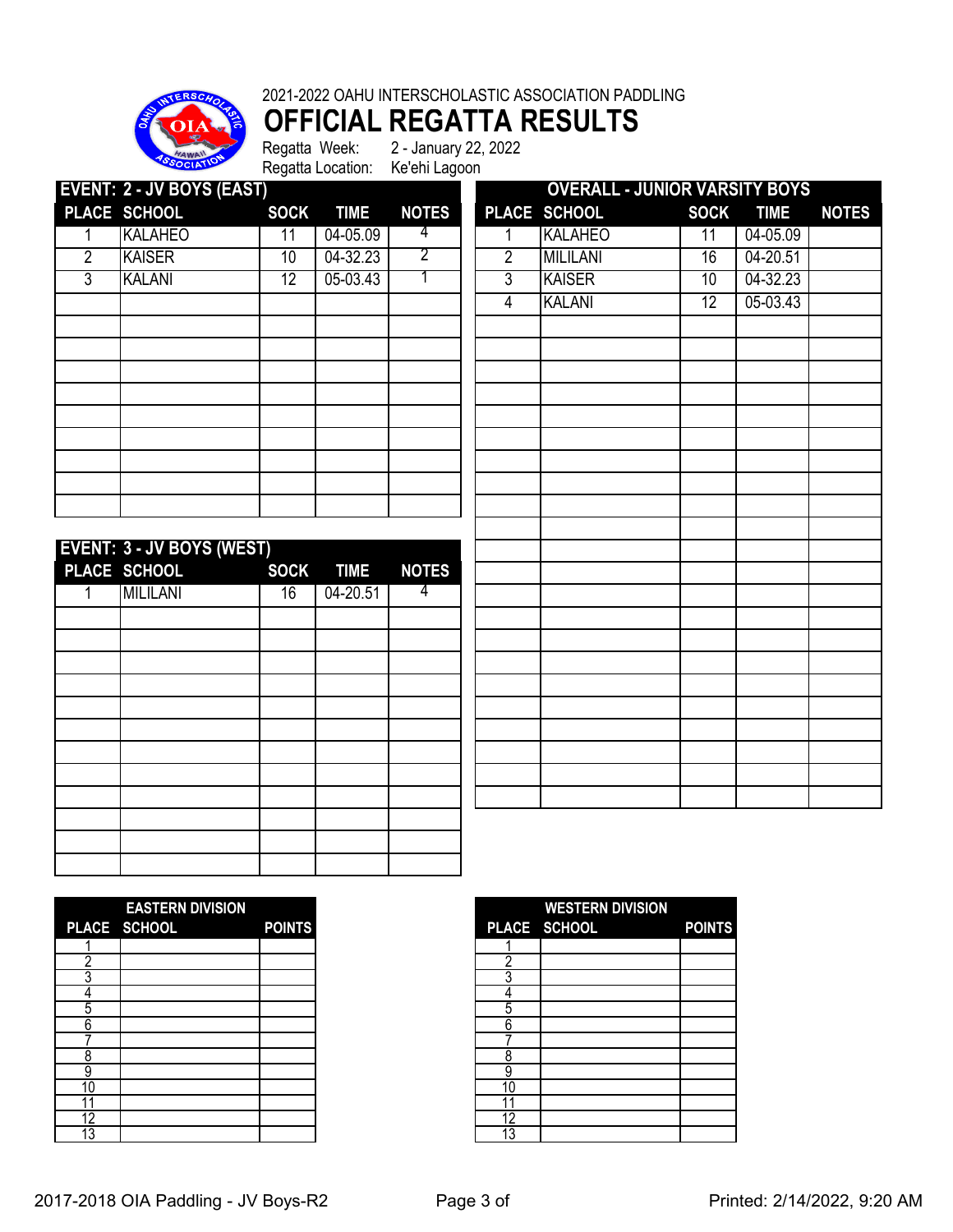

**OFFICIAL REGATTA RESULTS**

|                | EVENT: 9 - JV MIX (EAST)  |                 |             |                |                | <b>OVERALL - JUNIOR VARSITY MIX</b> |                 |             |              |
|----------------|---------------------------|-----------------|-------------|----------------|----------------|-------------------------------------|-----------------|-------------|--------------|
|                | PLACE SCHOOL              | <b>SOCK</b>     | <b>TIME</b> | <b>NOTES</b>   |                | PLACE SCHOOL                        | <b>SOCK</b>     | <b>TIME</b> | <b>NOTES</b> |
|                | <b>KALAHEO</b>            | 11              | 04-21.67    | 5              |                | <b>KALAHEO</b>                      | 11              | 04-21.67    |              |
| $\overline{2}$ | <b>MOANALUA</b>           | 17              | 04-40.46    | 3              | $\overline{2}$ | <b>WAIANAE</b>                      | 23              | 04-33.36    |              |
| 3              | KALANI                    | $\overline{12}$ | 04-54.83    | 2              | 3              | MOANALUA                            | $\overline{17}$ | 04-40.46    |              |
|                |                           |                 |             |                | 4              | <b>RADFORD</b>                      | $\overline{20}$ | 04-45.10    |              |
|                |                           |                 |             |                | 5              | <b>KALANI</b>                       | $\overline{12}$ | 04-54.83    |              |
|                |                           |                 |             |                | 6              | <b>MILILANI</b>                     | $\overline{16}$ | 04-57.92    |              |
|                |                           |                 |             |                | 7              | <b>AIEA</b>                         | 1               | 05-06.37    |              |
|                |                           |                 |             |                |                |                                     |                 |             |              |
|                |                           |                 |             |                |                |                                     |                 |             |              |
|                |                           |                 |             |                |                |                                     |                 |             |              |
|                |                           |                 |             |                |                |                                     |                 |             |              |
|                |                           |                 |             |                |                |                                     |                 |             |              |
|                |                           |                 |             |                |                |                                     |                 |             |              |
|                |                           |                 |             |                |                |                                     |                 |             |              |
|                | EVENT: 10 - JV MIX (WEST) |                 |             |                |                |                                     |                 |             |              |
|                | PLACE SCHOOL              | <b>SOCK</b>     | <b>TIME</b> | <b>NOTES</b>   |                |                                     |                 |             |              |
|                | WAIANAE                   | $\overline{23}$ | 04-33.36    | 5              |                |                                     |                 |             |              |
| $\overline{2}$ | <b>RADFORD</b>            | $\overline{20}$ | 04-45.10    | $\overline{3}$ |                |                                     |                 |             |              |
| 3              | <b>MILILANI</b>           | 16              | 04-57.92    | 2              |                |                                     |                 |             |              |
| 4              | <b>AIEA</b>               | 1               | 05-06.37    |                |                |                                     |                 |             |              |
|                |                           |                 |             |                |                |                                     |                 |             |              |
|                |                           |                 |             |                |                |                                     |                 |             |              |

|    | <b>EASTERN DIVISION</b> |               |
|----|-------------------------|---------------|
|    | PLACE SCHOOL            | <b>POINTS</b> |
|    |                         |               |
| o  |                         |               |
|    |                         |               |
|    |                         |               |
| 5  |                         |               |
| h  |                         |               |
|    |                         |               |
| ጸ  |                         |               |
|    |                         |               |
| 10 |                         |               |
| 11 |                         |               |
| 12 |                         |               |
| 13 |                         |               |

|    | <b>EASTERN DIVISION</b> |               |
|----|-------------------------|---------------|
|    | PLACE SCHOOL            | <b>POINTS</b> |
|    |                         |               |
|    |                         |               |
|    |                         |               |
|    |                         |               |
| C  |                         |               |
| 6  |                         |               |
|    |                         |               |
|    |                         |               |
| 9  |                         |               |
| 10 |                         |               |
|    |                         |               |
| 12 |                         |               |
| 13 |                         |               |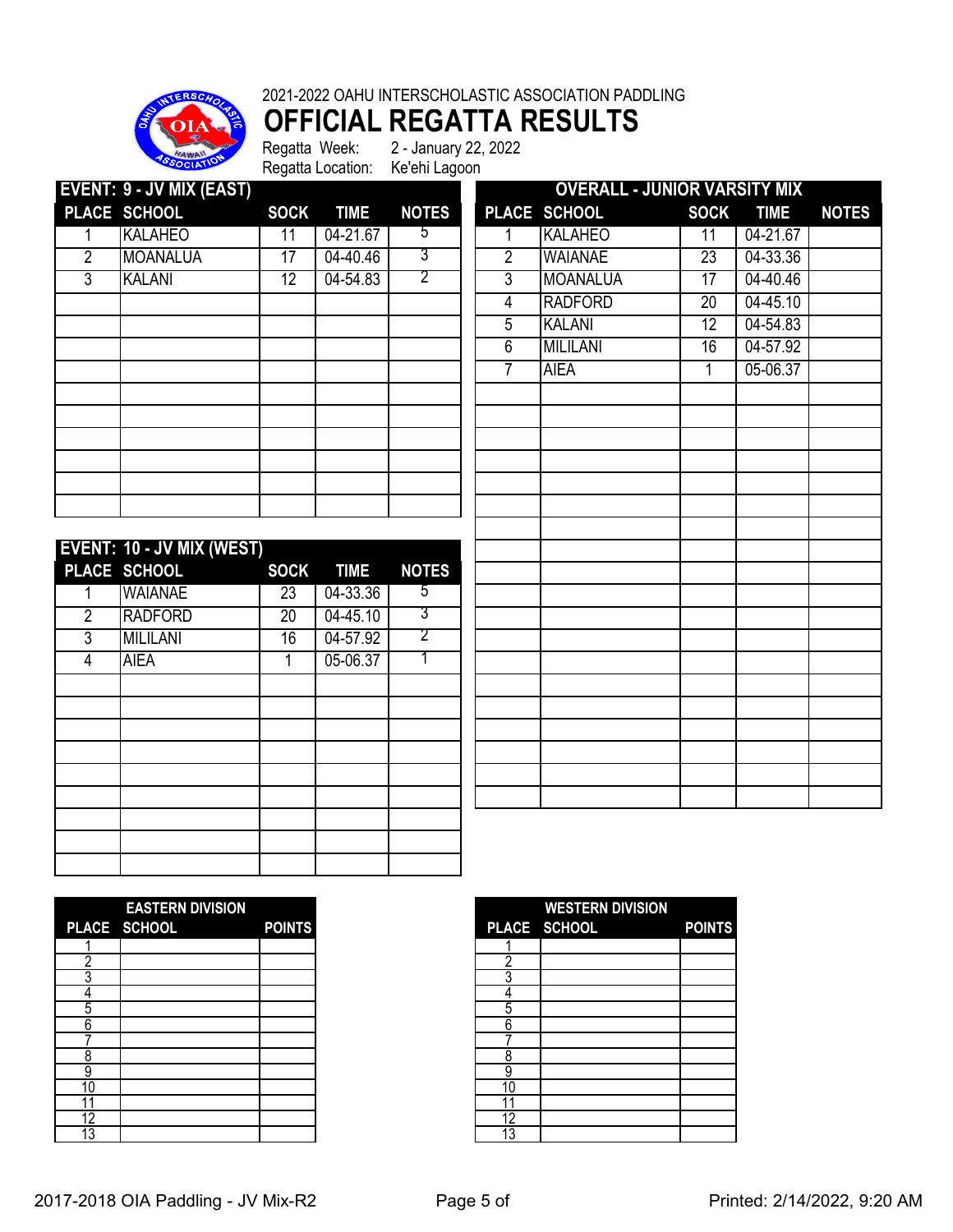

**OFFICIAL REGATTA RESULTS**

|                | <b>EVENT: 7 - VARSITY GIRLS (EAST)</b> |                 |             |              |    | <b>OVERALVARSITY GIRLS</b> |                 |             |              |
|----------------|----------------------------------------|-----------------|-------------|--------------|----|----------------------------|-----------------|-------------|--------------|
|                | PLACE SCHOOL                           | <b>SOCK</b>     | <b>TIME</b> | <b>NOTES</b> |    | PLACE SCHOOL               | <b>SOCK</b>     | <b>TIME</b> | <b>NOTES</b> |
|                | <b>KALAHEO</b>                         | 11              | 04-40.74    | 9            |    | <b>KALAHEO</b>             | 11              | 04-40.74    |              |
| $\overline{2}$ | <b>CASTLE</b>                          | 4               | 04-52.80    |              | 2  | <b>WAIALUA</b>             | 22              | 04-41.91    |              |
| 3              | <b>ROOSEVELT</b>                       | $2\overline{5}$ | 04-57.87    | 6            | 3  | <b>MILILANI</b>            | 16              | 04-49.99    |              |
| 4              | <b>McKINLEY</b>                        | 15              | 04-58.21    | 5            | 4  | <b>PEARL CITY</b>          | 19              | 04-50.58    |              |
| 5              | <b>KAISER</b>                          | 10              | 05-03.29    | 4            | 5  | <b>CASTLE</b>              | 4               | 04-52.80    |              |
| 6              | MOANALUA                               | 17              | 05-04.85    | 3            | 6  | <b>WAIANAE</b>             | 23              | 04-56.39    |              |
|                | <b>KALANI</b>                          | 12 <sup>2</sup> | 05-11.28    | 2            |    | <b>ROOSEVELT</b>           | 25              | 04-57.87    |              |
|                |                                        |                 |             |              | 8  | <b>McKINLEY</b>            | $1\overline{5}$ | 04-58.21    |              |
|                |                                        |                 |             |              | 9  | <b>NANAKULI</b>            | 18              | 04-58.44    |              |
|                |                                        |                 |             |              | 10 | <b>KAISER</b>              | 10              | 05-03.29    |              |
|                |                                        |                 |             |              | 11 | <b>MOANALUA</b>            | 17              | 05-04.85    |              |
|                |                                        |                 |             |              | 12 | <b>CAMPBELL</b>            | 3               | 05-08.31    |              |
|                |                                        |                 |             |              | 13 | <b>KALANI</b>              | $1\overline{2}$ | 05-11.28    |              |

|   | <b>EVENT: 8 - VARSITY GIRLS (WEST)</b> |             |             |              | $\overline{15}$ | <b>RADFORD</b> | $\overline{20}$ | 05-24.30 |
|---|----------------------------------------|-------------|-------------|--------------|-----------------|----------------|-----------------|----------|
|   | PLACE SCHOOL                           | <b>SOCK</b> | <b>TIME</b> | <b>NOTES</b> |                 |                |                 |          |
|   | <b>WAIALUA</b>                         | 22          | 04-41.91    | y            |                 |                |                 |          |
| 2 | <b>MILILANI</b>                        | 16          | 04-49.99    |              |                 |                |                 |          |
| 3 | <b>PEARL CITY</b>                      | 19          | 04-50.58    | 6            |                 |                |                 |          |
| 4 | WAIANAE                                | 23          | 04-56.39    | 5            |                 |                |                 |          |
| 5 | <b>NANAKULI</b>                        | 18          | 04-58.44    | 4            |                 |                |                 |          |
| 6 | <b>CAMPBELL</b>                        | 3           | 05-08.31    | 3            |                 |                |                 |          |
|   | <b>KAPOLEI</b>                         | 13          | 05-15.59    | 2            |                 |                |                 |          |
| 8 | <b>RADFORD</b>                         | 20          | 05-24.30    |              |                 |                |                 |          |
|   |                                        |             |             |              |                 |                |                 |          |
|   |                                        |             |             |              |                 |                |                 |          |
|   |                                        |             |             |              |                 |                |                 |          |
|   |                                        |             |             |              |                 |                |                 |          |
|   |                                        |             |             |              |                 |                |                 |          |

|                 | <b>OVERALVARSITY GIRLS</b> |                 |             |              |
|-----------------|----------------------------|-----------------|-------------|--------------|
| <b>PLACE</b>    | <b>SCHOOL</b>              | <b>SOCK</b>     | <b>TIME</b> | <b>NOTES</b> |
| 1               | <b>KALAHEO</b>             | 11              | 04-40.74    |              |
| $\overline{2}$  | <b>WAIALUA</b>             | $\overline{22}$ | 04-41.91    |              |
| 3               | <b>MILILANI</b>            | 16              | 04-49.99    |              |
| $\overline{4}$  | <b>PEARL CITY</b>          | $\overline{19}$ | 04-50.58    |              |
| 5               | <b>CASTLE</b>              | 4               | 04-52.80    |              |
| 6               | <b>WAIANAE</b>             | 23              | 04-56.39    |              |
| 7               | <b>ROOSEVELT</b>           | $\overline{25}$ | 04-57.87    |              |
| 8               | <b>McKINLEY</b>            | 15              | 04-58.21    |              |
| $\overline{9}$  | <b>NANAKULI</b>            | $\overline{18}$ | 04-58.44    |              |
| 10              | <b>KAISER</b>              | 10              | 05-03.29    |              |
| 11              | <b>MOANALUA</b>            | 17              | 05-04.85    |              |
| $\overline{12}$ | <b>CAMPBELL</b>            | $\overline{3}$  | 05-08.31    |              |
| $\overline{13}$ | <b>KALANI</b>              | $\overline{12}$ | 05-11.28    |              |
| 14              | <b>KAPOLEI</b>             | 13              | 05-15.59    |              |
| 15              | <b>RADFORD</b>             | $\overline{20}$ | 05-24.30    |              |
|                 |                            |                 |             |              |
|                 |                            |                 |             |              |
|                 |                            |                 |             |              |
|                 |                            |                 |             |              |
|                 |                            |                 |             |              |
|                 |                            |                 |             |              |
|                 |                            |                 |             |              |
|                 |                            |                 |             |              |
|                 |                            |                 |             |              |
|                 |                            |                 |             |              |
|                 |                            |                 |             |              |
|                 |                            |                 |             |              |

|     | <b>EASTERN DIVISION</b> |               |
|-----|-------------------------|---------------|
|     | PLACE SCHOOL            | <b>POINTS</b> |
|     |                         |               |
| ŋ   |                         |               |
|     |                         |               |
|     |                         |               |
| 5   |                         |               |
| 6   |                         |               |
|     |                         |               |
| 8   |                         |               |
| 9   | <b>McKINLEY</b>         |               |
| IC. |                         |               |
|     |                         |               |
| 12  |                         |               |
| 3   |                         |               |

|                 | <b>EASTERN DIVISION</b> |               |    | <b>WESTERN DIVISION</b> |               |
|-----------------|-------------------------|---------------|----|-------------------------|---------------|
|                 | <b>PLACE SCHOOL</b>     | <b>POINTS</b> |    | PLACE SCHOOL            | <b>POINTS</b> |
|                 |                         |               |    |                         |               |
|                 |                         |               | ┍  |                         |               |
|                 |                         |               |    |                         |               |
|                 |                         |               |    |                         |               |
| 5               |                         |               | h  |                         |               |
| 6               |                         |               | 6  |                         |               |
|                 |                         |               |    |                         |               |
| Õ               |                         |               |    |                         |               |
| 9               | <b>McKINLEY</b>         |               | 9  |                         |               |
| 10              |                         |               | 10 |                         |               |
|                 |                         |               |    |                         |               |
| 12              |                         |               | 12 |                         |               |
| $\overline{13}$ |                         |               | 13 |                         |               |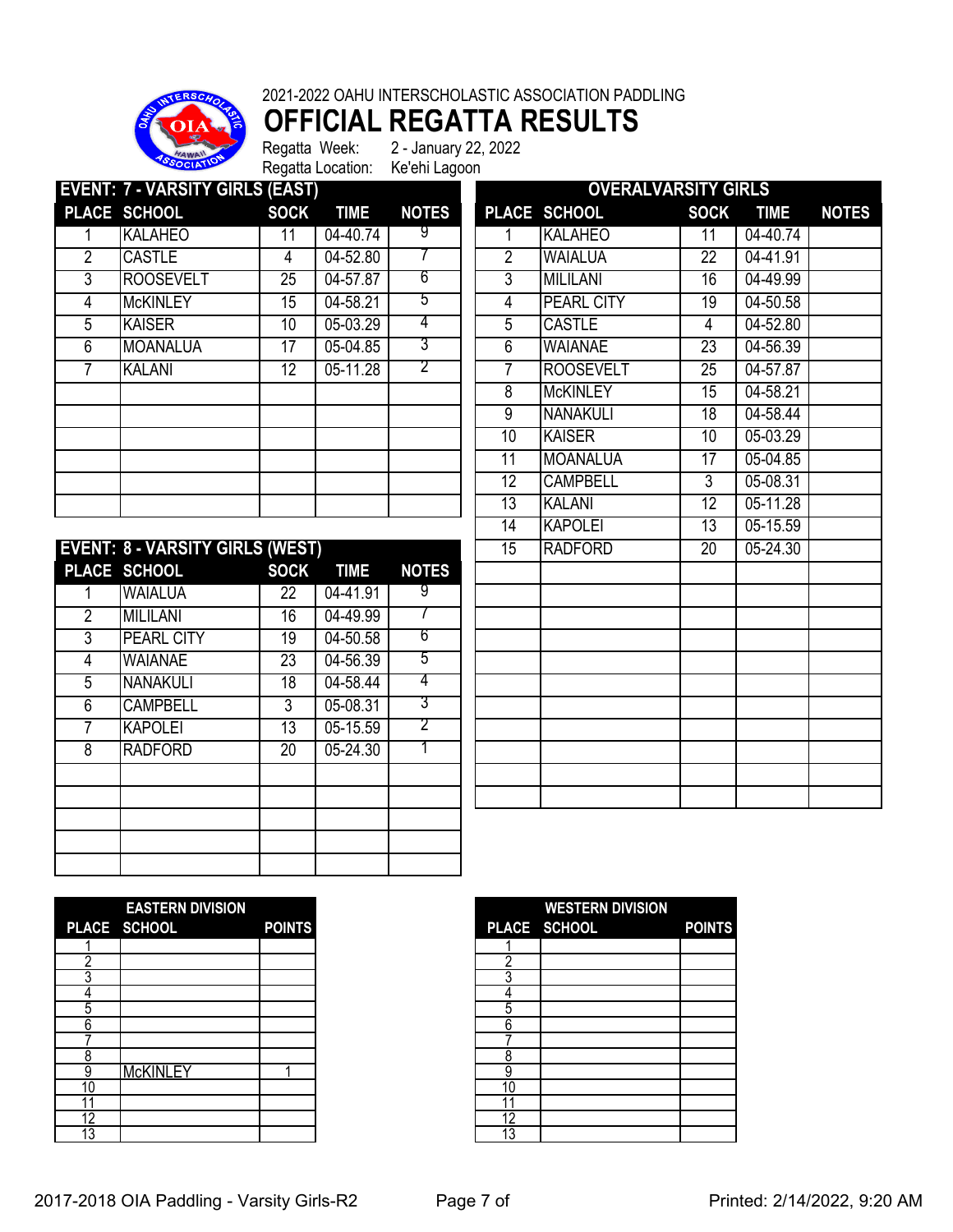

**OFFICIAL REGATTA RESULTS**

|                | <b>EVENT: 5 - VARSITY BOYS (EAST)</b> |                 |             |              |                 | <b>OVERALL - VARSITY BOYS</b> |             |              |              |
|----------------|---------------------------------------|-----------------|-------------|--------------|-----------------|-------------------------------|-------------|--------------|--------------|
|                | PLACE SCHOOL                          | <b>SOCK</b>     | <b>TIME</b> | <b>NOTES</b> |                 | PLACE SCHOOL                  | <b>SOCK</b> | <b>TIME</b>  | <b>NOTES</b> |
|                | <b>KAILUA</b>                         | 8               | 04-05.07    | 9            |                 | <b>MILILANI</b>               | 16          | 04-02.24     |              |
| $\overline{2}$ | <b>KALAHEO</b>                        | 11              | 04-05.63    |              | 2               | <b>KAILUA</b>                 | 8           | 04-05.07     |              |
| 3              | <b>KAISER</b>                         | 10 <sup>°</sup> | 04-08.06    | 6            | 3               | <b>KALAHEO</b>                | 11          | 04-05.63     |              |
| 4              | <b>MOANALUA</b>                       | 17              | 04-21.81    | 5            | 4               | <b>KAISER</b>                 | 10          | 04-08.06     |              |
| 5              | <b>ROOSEVELT</b>                      | 25              | 04-23.09    | 4            | 5               | <b>RADFORD</b>                | 20          | $04 - 13.23$ |              |
| 6              | <b>KALANI</b>                         | 12              | 04-28.31    | 3            | 6               | <b>KAPOLEI</b>                | 13          | 04-14.71     |              |
|                | <b>McKINLEY</b>                       | 15              | 04-30.56    | 2            |                 | <b>MOANALUA</b>               | 17          | 04-21.81     |              |
| 8              | <b>CASTLE</b>                         | 4               | 04-34.72    |              | 8               | <b>ROOSEVELT</b>              | 25          | 04-23.09     |              |
|                |                                       |                 |             |              | 9               | <b>KALANI</b>                 | 12          | 04-28.31     |              |
|                |                                       |                 |             |              | 10              | <b>McKINLEY</b>               | 15          | $04 - 30.56$ |              |
|                |                                       |                 |             |              | 11              | <b>CASTLE</b>                 | 4           | 04-34.72     |              |
|                |                                       |                 |             |              | 12 <sup>°</sup> | <b>CAMPBELL</b>               | 3           | 04-35.87     |              |
|                |                                       |                 |             |              |                 |                               |             |              |              |

|                | <b>EVENT: 6 - VARSITY BOYS (WEST)</b> |                 |             |              |
|----------------|---------------------------------------|-----------------|-------------|--------------|
|                | PLACE SCHOOL                          | <b>SOCK</b>     | <b>TIME</b> | <b>NOTES</b> |
|                | <b>MILILANI</b>                       | 16              | 04-02.24    | 9            |
| $\overline{2}$ | <b>RADFORD</b>                        | $\overline{20}$ | 04-13.23    |              |
| 3              | <b>KAPOLEI</b>                        | 13              | 04-14.71    | 6            |
| 4              | <b>CAMPBELL</b>                       | 3               | 04-35.87    | 5            |
|                |                                       |                 |             |              |
|                |                                       |                 |             |              |
|                |                                       |                 |             |              |
|                |                                       |                 |             |              |
|                |                                       |                 |             |              |
|                |                                       |                 |             |              |
|                |                                       |                 |             |              |
|                |                                       |                 |             |              |
|                |                                       |                 |             |              |

|                 | <u> UVERALL - VARSITY BUTS</u> |                 |             |              |
|-----------------|--------------------------------|-----------------|-------------|--------------|
| <b>PLACE</b>    | <b>SCHOOL</b>                  | <b>SOCK</b>     | <b>TIME</b> | <b>NOTES</b> |
| 1               | <b>MILILANI</b>                | $\overline{16}$ | 04-02.24    |              |
| $\overline{2}$  | <b>KAILUA</b>                  | 8               | 04-05.07    |              |
| 3               | <b>KALAHEO</b>                 | 11              | 04-05.63    |              |
| $\overline{4}$  | <b>KAISER</b>                  | $\overline{10}$ | 04-08.06    |              |
| 5               | <b>RADFORD</b>                 | $\overline{20}$ | 04-13.23    |              |
| 6               | <b>KAPOLEI</b>                 | $\overline{13}$ | 04-14.71    |              |
| $\overline{7}$  | <b>MOANALUA</b>                | 17              | 04-21.81    |              |
| 8               | <b>ROOSEVELT</b>               | $\overline{25}$ | 04-23.09    |              |
| $\overline{9}$  | <b>KALANI</b>                  | 12              | 04-28.31    |              |
| 10              | <b>McKINLEY</b>                | 15              | 04-30.56    |              |
| $\overline{11}$ | <b>CASTLE</b>                  | 4               | 04-34.72    |              |
| 12              | <b>CAMPBELL</b>                | 3               | 04-35.87    |              |
|                 |                                |                 |             |              |
|                 |                                |                 |             |              |
|                 |                                |                 |             |              |
|                 |                                |                 |             |              |
|                 |                                |                 |             |              |
|                 |                                |                 |             |              |
|                 |                                |                 |             |              |
|                 |                                |                 |             |              |
|                 |                                |                 |             |              |
|                 |                                |                 |             |              |
|                 |                                |                 |             |              |
|                 |                                |                 |             |              |
|                 |                                |                 |             |              |
|                 |                                |                 |             |              |
|                 |                                |                 |             |              |

|    | <b>EASTERN DIVISION</b> |               |
|----|-------------------------|---------------|
|    | PLACE SCHOOL            | <b>POINTS</b> |
|    |                         |               |
|    |                         |               |
| ◠  |                         |               |
|    |                         |               |
| 5  |                         |               |
| h  |                         |               |
|    |                         |               |
| ጸ  |                         |               |
|    |                         |               |
| 0  |                         |               |
|    |                         |               |
| 12 |                         |               |
| 3  |                         |               |

|    | <b>EASTERN DIVISION</b> |               |    | <b>WESTERN DIVISION</b> |               |
|----|-------------------------|---------------|----|-------------------------|---------------|
|    | PLACE SCHOOL            | <b>POINTS</b> |    | PLACE SCHOOL            | <b>POINTS</b> |
|    |                         |               |    |                         |               |
|    |                         |               |    |                         |               |
|    |                         |               |    |                         |               |
|    |                         |               |    |                         |               |
| 5  |                         |               | h  |                         |               |
| 6  |                         |               | 6  |                         |               |
|    |                         |               |    |                         |               |
| ი  |                         |               |    |                         |               |
| 9  |                         |               | 9  |                         |               |
| 10 |                         |               | 10 |                         |               |
|    |                         |               |    |                         |               |
| 12 |                         |               | 12 |                         |               |
| 13 |                         |               | 12 |                         |               |